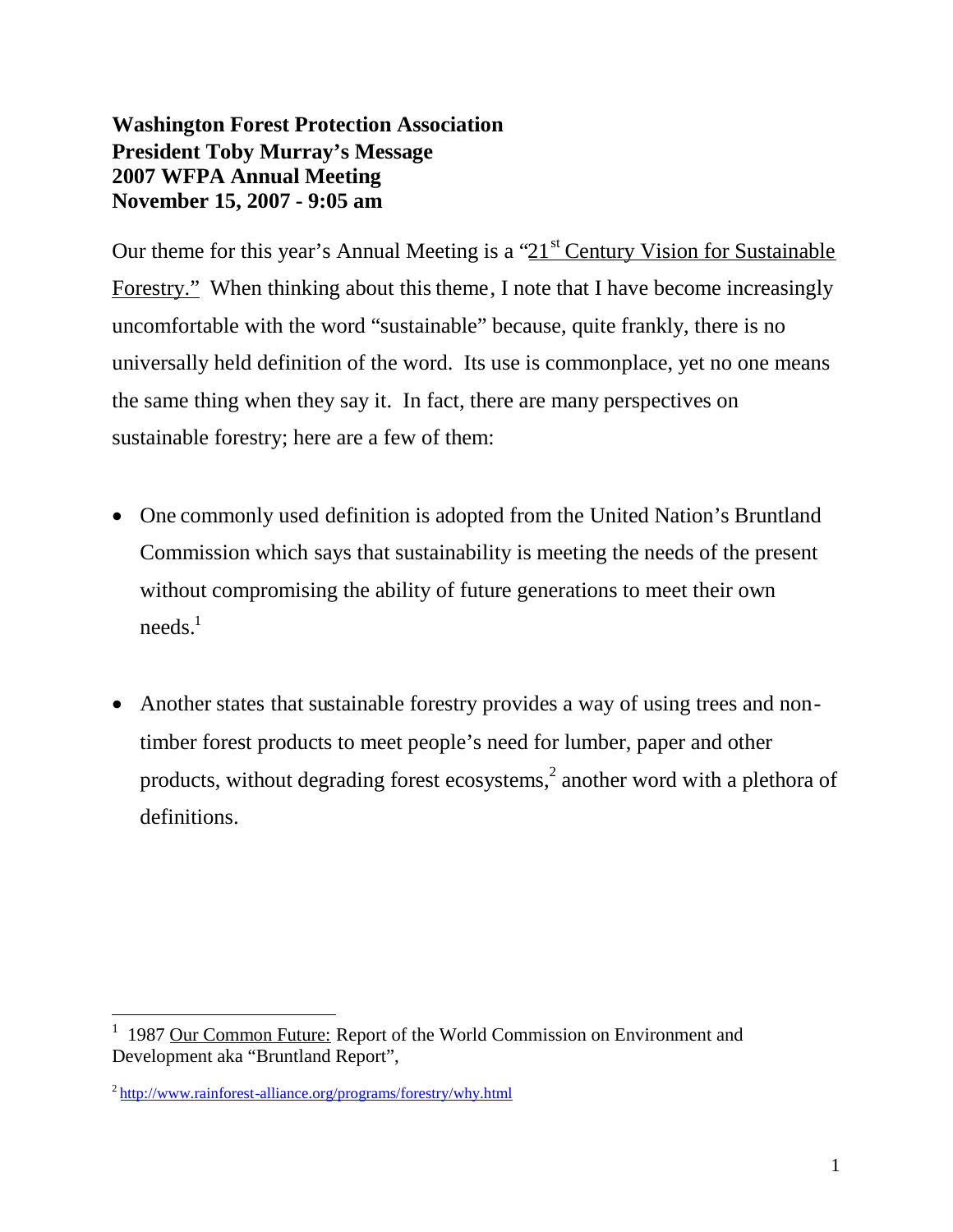- Some have said<sup>3</sup> that sustainable forestry can never be defined; therefore, it's better to say it's an adaptive social process that responds to the diverse and dynamic perspectives of what the forest is and should be.
- The Sustainable Forestry Initiative certification system focuses on the perpetual growing and harvesting of trees with the long-term protection of wildlife, plants, soil and water quality.
- And, all of these definitions are not to be confused with what we will hear a little later today from Coach Lambright on how difficult it is to define sustainability in the world of college coaching.

After all of this, I'm not sure that it's even important to have a single definition of sustainable forestry. But what is important to me is that we talk about what it takes for the forest industry to continue to remain around for a very long time, and what we need to do to continue practicing forestry into the future.

One thing I can say about the forest industry and WFPA is that we have been around for a very long time, as we are on the eve of celebrating our  $100<sup>th</sup>$ anniversary. I'd like to reflect on how we've done that.

I am the third generation of my family owned forest business, and I must say that we have **adapted to change** a great deal since we were formed in 1911, just as WFPA has done since its formation in 1908. We have weathered the stock market crash of 1929 and the Great Depression, World War II, Korea, Vietnam, adoption

 $3$  Jeff Romm, Dept. of Forestry and Resource Management, University of California, Berkeley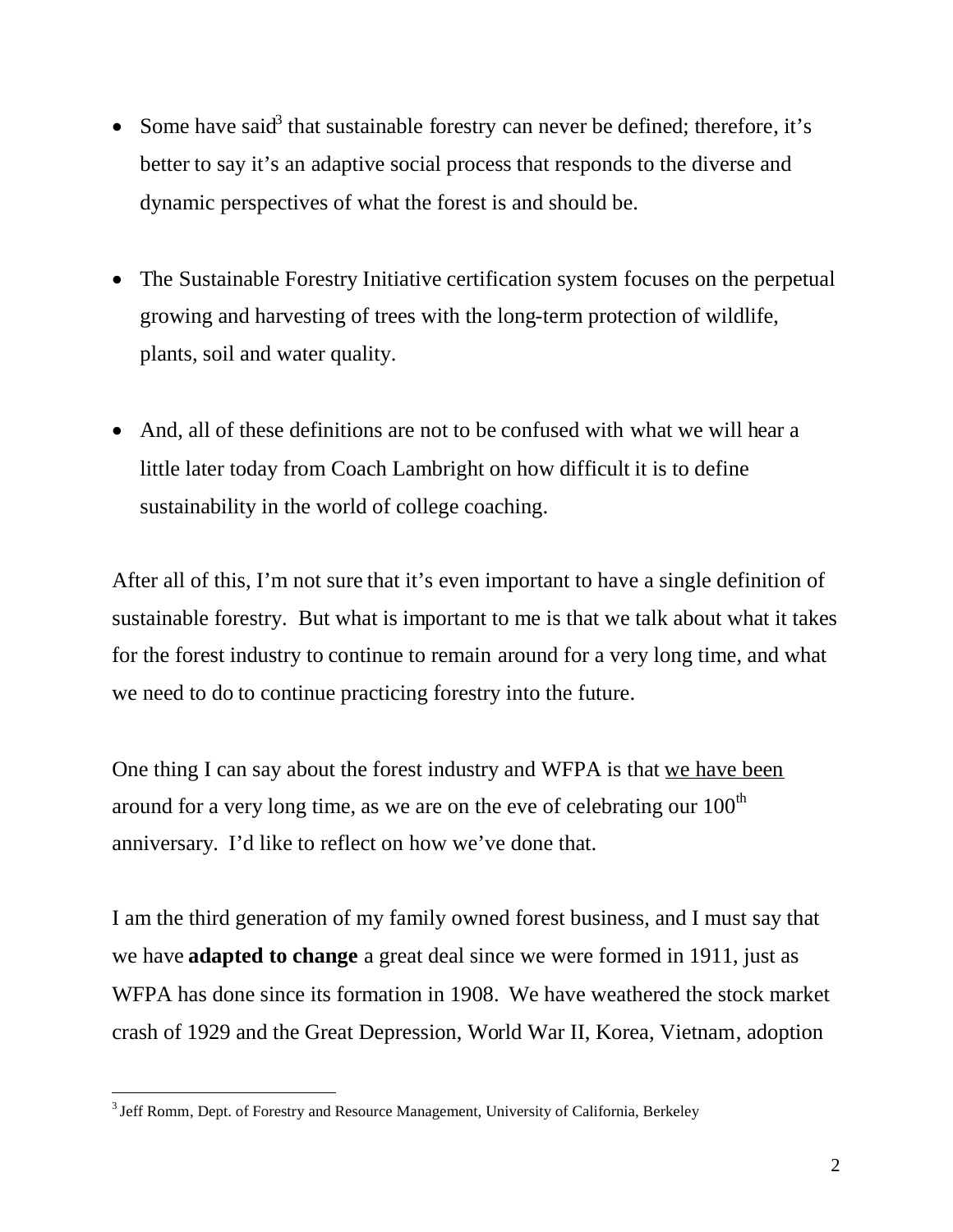of the most sweeping environmental legislation in the world with the Endangered Species Act, Clean Air and Water Acts, implementation of our state's forest practices and environmental policy acts, double-digit inflation, NAFTA, terrorism and increasing global competition. Our ability to **adapt** and respond to the changing public values over the years and economic and environmental limits has allowed us to stay in business for a very long time.

Looking back over the past 100 years, I can see that the values for the use of forest resources have changed from protecting our forests from fire purely for timber asset protection and production to a broader perspective of protecting our natural resources prior, during and after our operations.

At the same time, demand for wood products continues to increase in relationship to population growth. 1.5 million additional people will be moving in to our state by 2020 and they will need to be housed somewhere. They will also want other amenities like cool clean water and clean air that our working forests provide.

All of us can agree that growing and harvesting and re-growing trees is more compatible with protecting environmental values, than all other alternative land uses. However, our forest practices must be in step with public expectations. Our ability to **listen, respond and communicate** has contributed to the industry's success over the long run. I know this first hand, because my family's company was one of those timber companies that was asleep or otherwise occupied during the early 1980s when public values about the use of the forest were changing. At that time, the industry didn't understand the need to listen and respond to these values. The train had left the station and we weren't on it!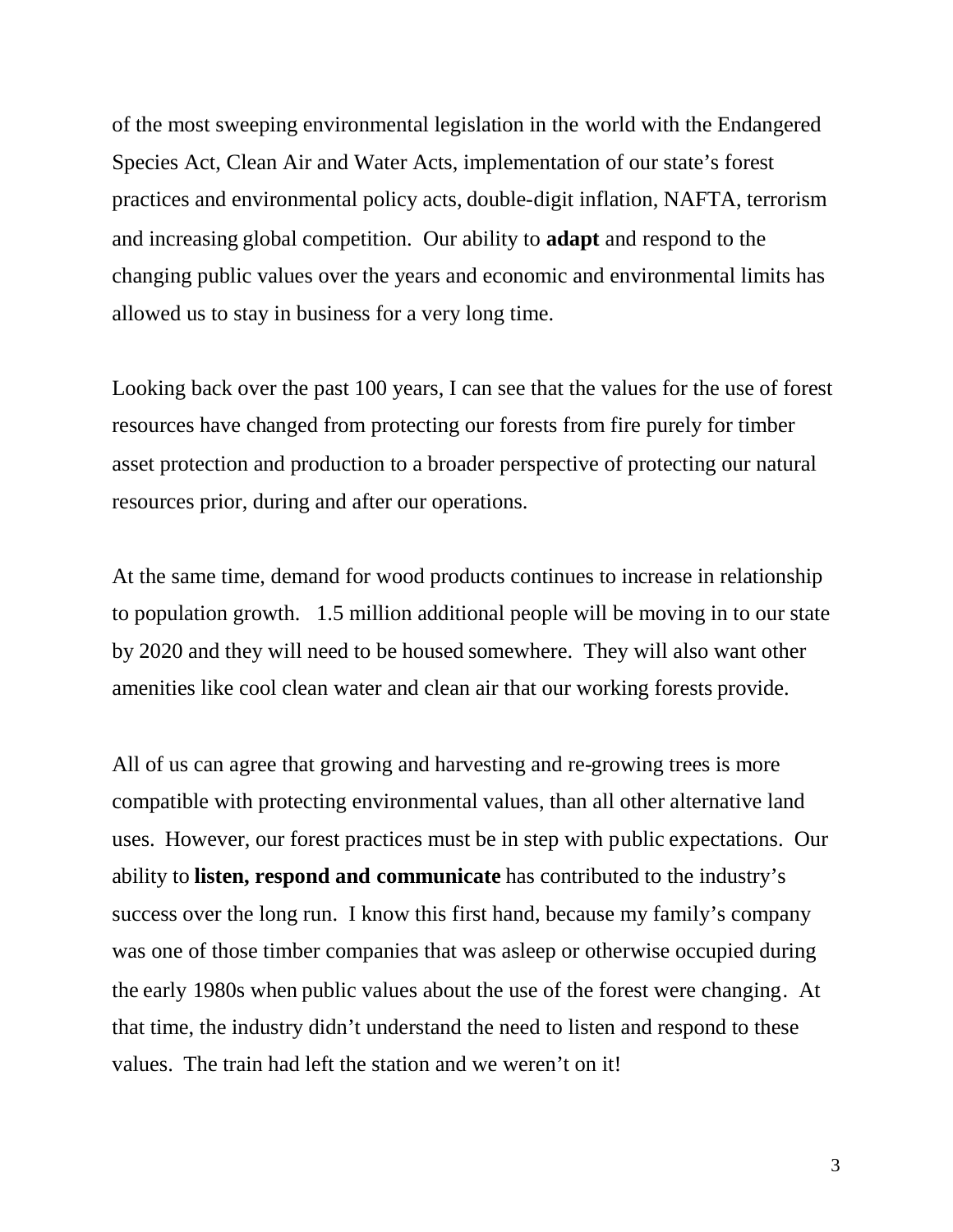Public awareness of protecting forest values beyond timber became a priority during the decade of the 1980s, yet industry continued operating with a primary focus on the timber resource. The public determined that we had breached their trust and regulatory instability was the result! Of greatest significance was the listing of the Northern Spotted Owl under the Endangered Species Act that shut down federal timber sales and restructured rural timber-dependent economies, with the net effect of killing the culture of working in the woods by removing forestry as a career choice for many.

While this was an extremely painful lesson, we had plenty of incentive to learn to listen to public values, and have responded by changing our practices and communicating with the public. The most recent change is the landmark Forests  $\&$ Fish Law which secured a 50 year contract with the federal government. It gives us assurance that our state forest practices rules meet Endangered Species and Clean Water Act requirements for fish habitat. We established an ongoing program of regular communication with the pubic and the timber industry now enjoys a high level of public support for its practices. This trust will allow us to sustain our forestry operations well into the future.

Since the Forests & Fish Law passed, there has been a marked increase in public acceptance of forestry:

- Net voter approval of forest products companies actions remains high and the average has more than doubled since the Forests & Fish Law was adopted;
- Voter disapproval of forest products companies actions is among its lowest level;